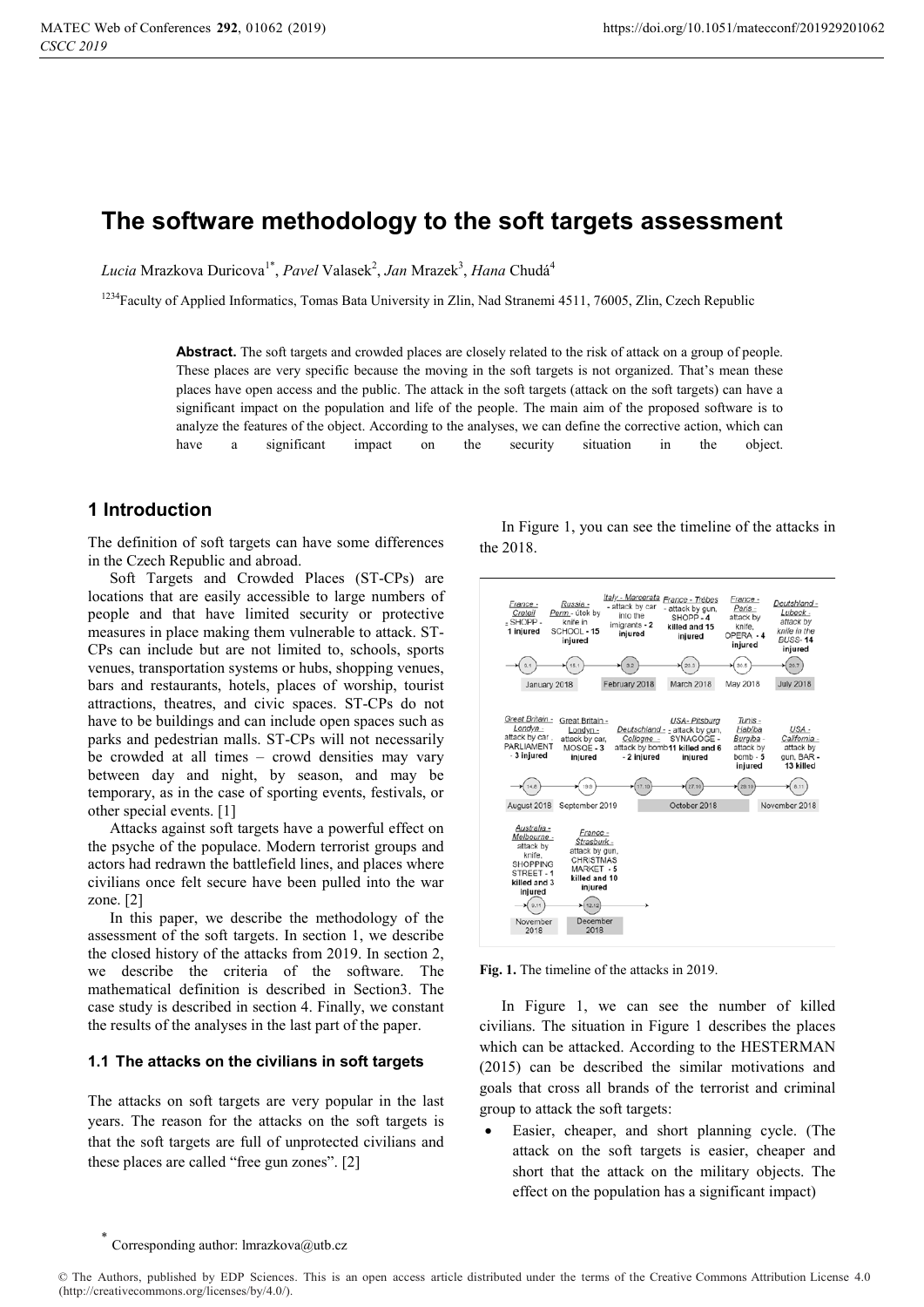- Increased likelihood of success.
- Credibility. (Status in the group.)
- Recruiting value.
- Flexing muscle.
- Compensating for weakness.
- As a last gasp.
- Backed into the corner.
- Test a new strategy, tactic, or weapon.
- Fund-raising.
- Quickly damage a market.
- Delegitimize a government.
- Cause political instability.
- Make a country look weak internationally.
- To attain global media coverage.
- A target-rich environment.
- Psychological fear.
- Make a domestic issue international.

#### [2]

In 2019 (21.4.2019) exposes 6 bombs in Sri Lance. This attack can be called the biggest attack in 2019 (up to now). This attack caused 42 deaths and 280 injured civilians.

In this part of the paper was described the attacks on the soft targets. We can constant that this part of the research still needs to innovate and develop the next approaches to solving the situation.

# **2 The definition of the criteria of the software**

The criteria of the soft target software tool can be divided into the next categories:

- General basic criteria
- Exterior criteria
- Interior criteria
- Processes criteria

**General basic criteria** define the general state of the object. The locality is one of the general basic criteria. The locality is defined according to the address of the object (GPS). The map tool has defined the locality security coefficient according to the significance of the map point. The significance of the object or the area can have a significant impact on the probability of the attack on soft targets.



**Fig. 2.** Map Tool of the Software.

In Figure 2 we can see the Map Tool, which can calculate the security coefficient of the locality. Figure 2 can be seen in the amount of the evaluated points.

One of the next general basic **criteria is the number of visitors per day** in the object. This amount we can estimate, or calculate according to the population number and attractiveness index, or we can use the modern information technology. The research does not implement these modern technologies because these objects are commercial and the current research doesn't have so many financial resources. The detection of the user's amount according to the linked telephone numbers and the detection according to the linked PC and mobile devices to the Wi-Fi belong to these information technologies.

The last criteria are the **categorization of the object**. The categorization can have a significant impact on the weight of the criteria and risk of the incident.

# **3 The mathematical definition of the software tool**

The software logic is based on the analyses of the features of the building or closed area of the building or event. The level of the features is examined according to the questions and answers. The level of the feature can say us how is level of the risk in the object.

The level of the security can be influenced by the security measures. After the repeated assessment we can see the higher level of the security.

The *whole coefficient* of the object is defined in the next equations:

$$
K_{S} = \frac{L.W_{1} + C_{EK}.W_{2} + C_{PK}.W_{3} + C_{IK}.W_{3}}{4}
$$
\n(1)

 $K<sub>S</sub>$  – the Final security coefficient

Wn – weight of the each of coefficient

L – Coefficient of the Locality

CEK – Final Coefficient of the Exterior

 $C_{PK}$  – Final Coefficient of the Processes

 $C_{IK}$  – Final Coefficient of the Interior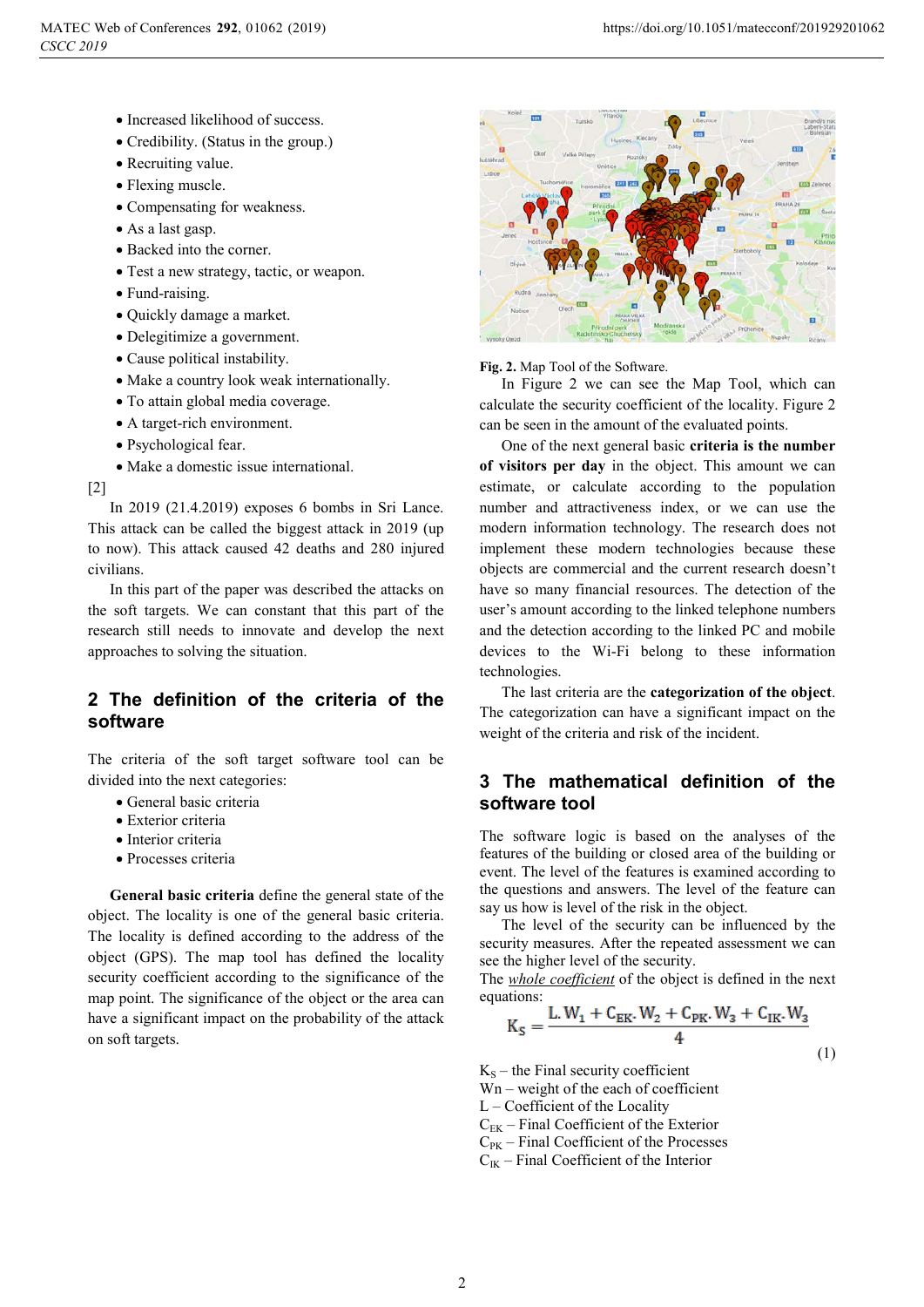The weight (Wn) is set by the administrator of the software tool. We propose that these weights will be clarified after the more case studies. In the current research we evenly set these weights. The locality coefficient is defined by the Map Tool. Map Tool has defined the risk of the locality by the administrator.

*The coefficient of the interior* is defined in the equation 2. Each of the security attributes can be used in the object several times. The used of these security attributes has significant to the whole Interior security. The security attributes define how much times are the security attributes used.

$$
I_K = \frac{1}{PB} \sum_{i=1}^{PB} B_i, (B_i \in 0, 100)
$$

PB – the number of the security attributes Bi – the security attributes  $I_{K}$  – the criteria of the Interior

Equation 3 defines the final interior criteria in the same category of the interior. The final interior criteria (category) are based on the sum of the each of these categories interior criteria.

$$
I_{\text{KG}i} = \frac{1}{PK}\sum_{i=1}^{PK}I_K
$$

 $I_{\text{KCi}}$  – Interior Criteria (all)

PK – the number of the criteria

The categories of the interior criteria are incorporated to the *Final Coefficient of the Interior*. This equation is defined in the equation4.

$$
C_{IK} = \frac{1}{P} \sum_{i=1}^{P} I_{KGi}
$$
 (4)

 $C_{IK}$  – The Final Coefficient of the Interior P – The number of up criteria

The final coefficient of the interior is sum of the all up criteria. *The exterior coefficient* is defined in the equation 5.

$$
E_K = \sum_{k_u=0}^{3} N * k_u = n * 0 + n * 1 + n * 2 + n * 3
$$
\n(5)

 $E_K$  – the calculation of the value of the exterior criteria  $k<sub>u</sub>$  – coefficient of the security level N – the number of the attributes

$$
E_{KC} = \frac{\sum_{ku=0}^{3} n * k_u}{3 * sum N}
$$

 $E_{KC}$  – all of the criteria of the Exterior Sum N – the number of all attributes

$$
\text{sum } N = \sum_{i=1}^r N_i
$$

(7)

(8)

The final coefficient of the exterior is defined in equation 8.

$$
C_{EK} = \left[\frac{10}{n} \sum_{j}^{n} E_{KGj}\right] * W
$$

 $C_{EK}$  – the whole coefficient of the Exterior

The each of these equations is used in the next part of the paper (in the case study).

The processes coefficient is defined in equation 9.

$$
P_{K} = \sum_{k_{u}=1}^{\infty} n_{k} * k_{u}
$$
\n(9)

 $P_{K}$  – coefficient of the one process (the number of criteria)

 $n_k$  – the number of the criteria

(2)

(3)

 $k<sub>u</sub>$  – the level of the criteria

$$
P_{KGj} = \frac{10}{3*N} \sum_{i=1}^{n} P_{Ki}
$$
\n(10)

 $\blacksquare$ 

 $P_{KCi}$  – the complete process coefficient of the all processes in one category (processes are divided into the categories)

N – the number of the processes

n – the number of the upper level of the process

 $P_{Ki}$  – the each of the coefficient of the one process

The complete processes coefficient is defined in equation 11. Each categories has defined the weight according to the threats or we can the weight evenly set.

$$
C_{PK} = \left[\frac{1}{N} \sum_{j=1}^{k} P_{KGj}\right] * W
$$
\n(11)

 $C_{PK}$  – the whole coefficient of the Processes  $k$  – the criteria W – the weight of the process

This part of the chapter defined the mathematical definitions of the whole process of the analysis. We have defined three types of concrete analysis (processes, internal and external) and one type of outside analysis (locality coefficient). The locality coefficient is defined according to the situation in the nearest area of the object. We can say that the locality can be changer in time without the change in the object. For example, the public event can influence the security situation in the object (for example the Christmas market).

## **4 Case studies**

(6)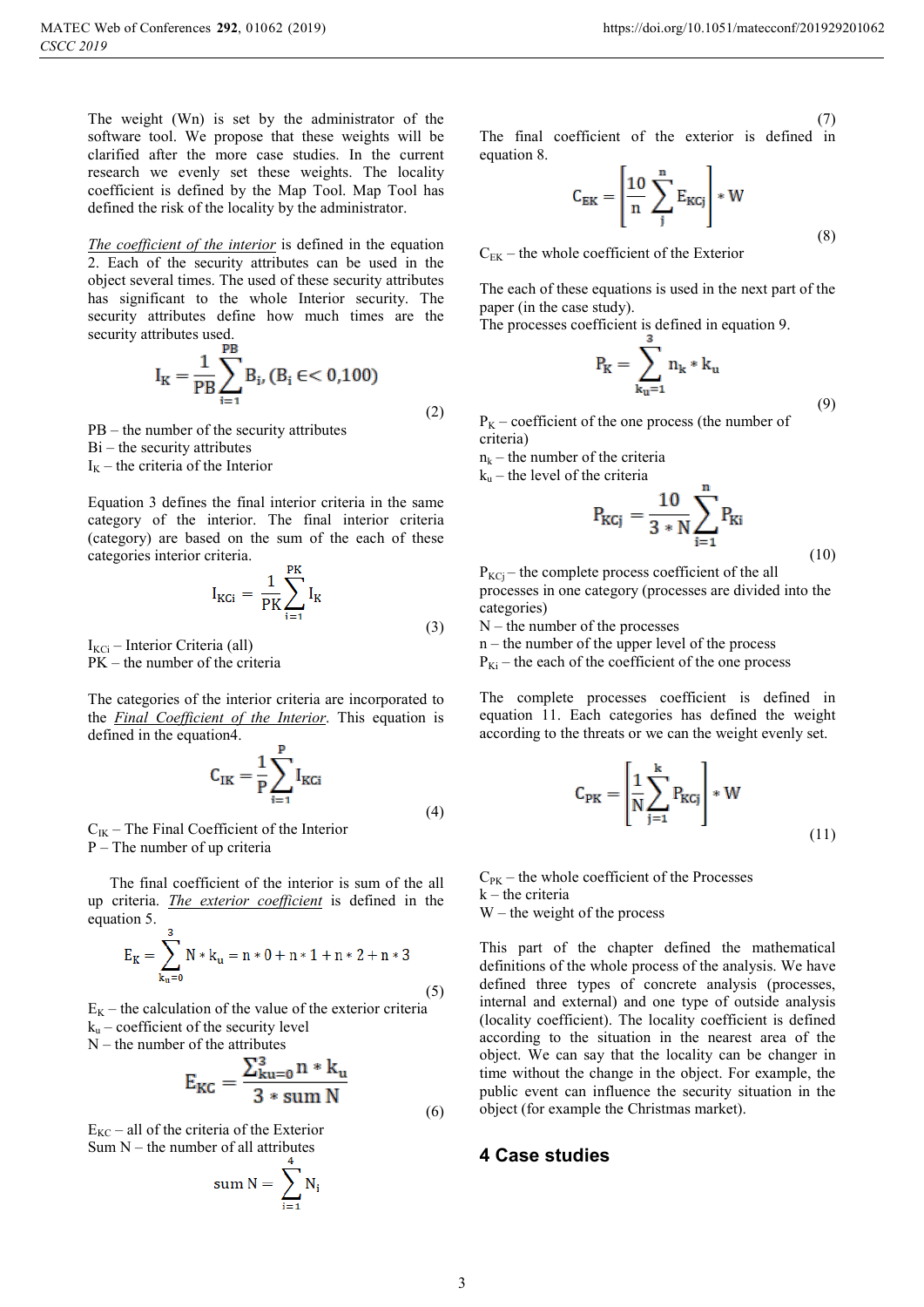The case study is oriented to compare the bus and train station analyses and shopping centers analyses. All objects are oriented in Czech and Slovak republic.

## **4.1 The bus and train stations analyses**

The case study of the train and bus stations is based on the analyses of the 7 objects in the Czech Republic. The final data of the analyses we can see in Figure 3.



**Fig. 3.** The bus and train station analyses.

As you can see in Figure 3, the Final security coefficient of these objects is between 2.85 to 4.30. We can constant that the coefficient is very low because these objects are permanently open and the security measures are very impossible to integrate into the process.

**Table 1.** The Final Security Coefficient of the Bus and Train Stations

| Object         | $K_S$ |
|----------------|-------|
| 1              | 2.85  |
| $\overline{4}$ | 2.94  |
| 5              | 3.96  |
| 6              | 4.3   |
| 7              | 3.83  |
| 8              | 3.51  |
| 9              | 2.98  |
|                |       |

The average of the KS coefficient is **3.48**. As you can see in Table 1, the best security situation is in the object 6. This object is only a small bus station in the small village. The risk of the attack in this object is very low. On the other hand, object number 1 is the object in the county town. The risk of the attack is higher than in the object.

### **4. The shopping centres analyses**

The shopping centers are objects with a significantly higher level of security. These objects are commercial use and the security is the aim of the owner and users too. In Figure 4 we can see the results of the analyses.



**Fig. 4.** The shopping centres analyses.

The average value of the analysis is 5.02. The KS is between values 4.03 to 7.21. As you can see in Table 2, the worst security situation is in object 4. This object is in the middle of the country town. On the other hand, the best security situation is in the object which is oriented out of the country town. The construction predisposition of object number 10 is better than in the object 4.

| Object                  | $K_S$ |
|-------------------------|-------|
| $\overline{\mathbf{4}}$ | 4.03  |
| 8                       | 4.39  |
| 11                      | 4.40  |
| 9                       | 4.44  |
| 12                      | 4.85  |
| 3                       | 4.94  |
| 5                       | 4.95  |
| $\mathbf{1}$            | 5.29  |
| 6                       | 5.32  |
| 13                      | 5.80  |

| <b>Table 2.</b> The Final Security Coefficient of the Shopping |  |  |
|----------------------------------------------------------------|--|--|
| centres                                                        |  |  |